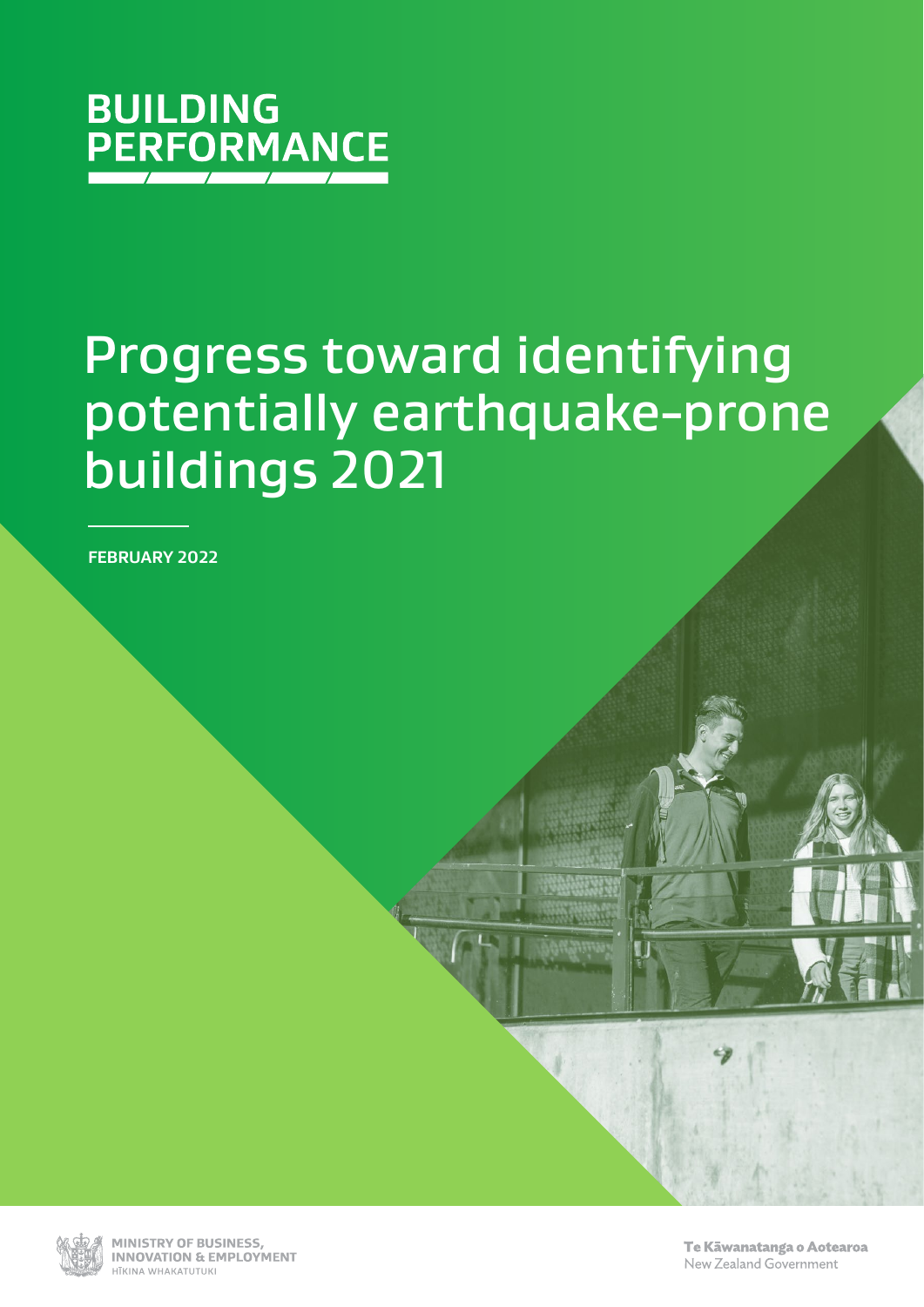### **Use of this report**

Readers should always refer to subpart 6A of Part 2 of the Building Act 2004 (special provisions for earthquake-prone buildings), the earthquake-prone building guidance, methodology and register as well as education and training provided on the **building.govt.nz** website.

Questions about this report and management of earthquake-prone buildings can be sent to **[EPB\\_TA\\_monitoring@mbie.govt.nz](mailto:EPB_TA_monitoring%40mbie.govt.nz?subject=)**

#### **ISSN (online) 2703-3058**

Evidence and Insights Branch | Digital, Data and Insights PO Box 1473, Wellington 6014, New Zealand

**www.mbie.govt.nz | www.building.govt.nz**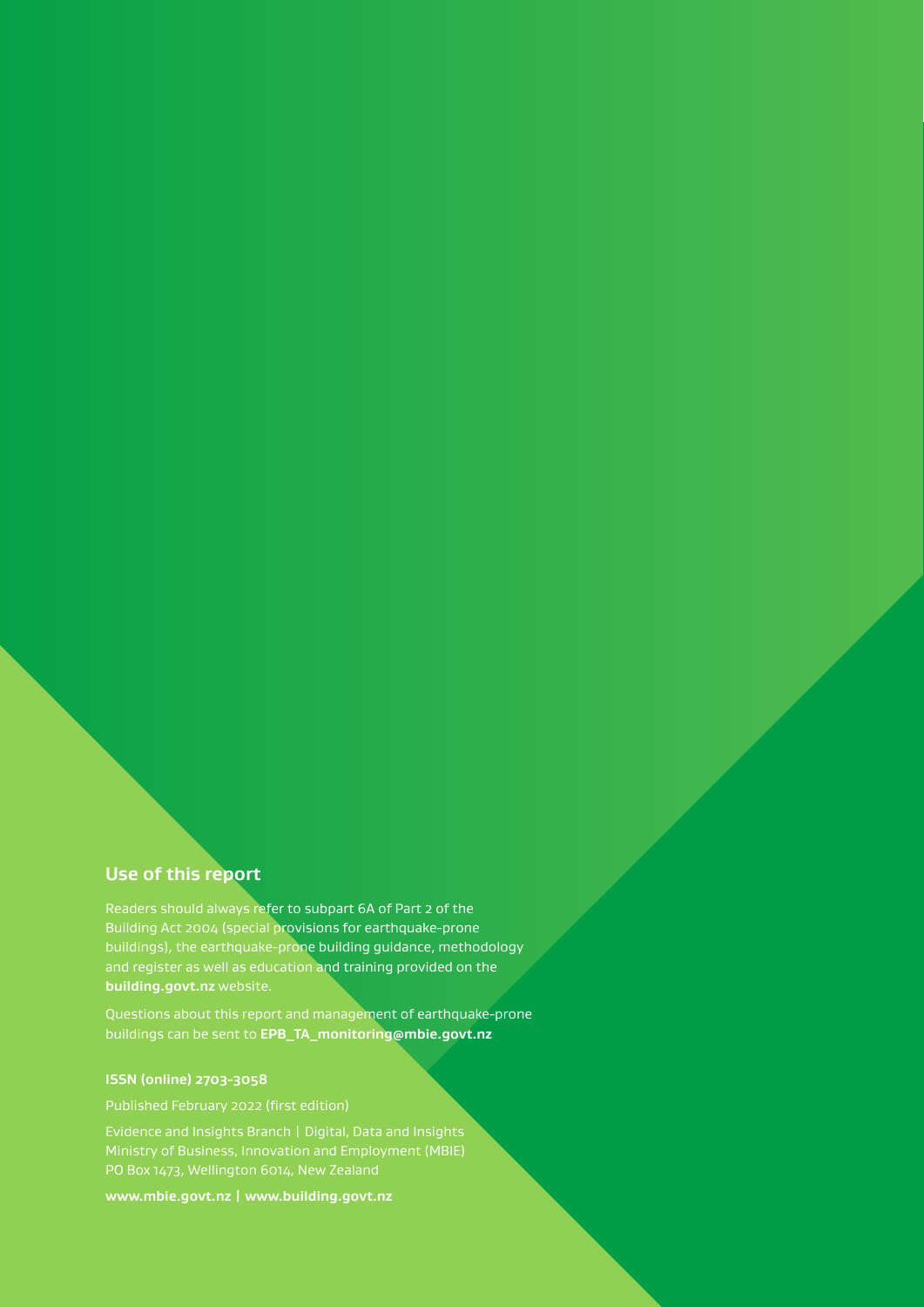### 1. Contents

| 5. Territorial authorities required to report in 2021 by seismic risk area 6                             |  |
|----------------------------------------------------------------------------------------------------------|--|
| 6. Identifying potential earthquake-prone buildings in high seismic risk areas7                          |  |
| 6.1 All priority potential earthquake-prone buildings in high seismic risk areas have been identified  7 |  |
| 6.2 TAs with high seismic risk areas are well underway in identifying non-priority potential EPBs7       |  |
| 7. Identifying potential earthquake-prone buildings in medium seismic risk areas 8                       |  |
| 7.1 TAs with medium seismic risk areas are also well underway in identifying priority potential EPBs 8   |  |
|                                                                                                          |  |
|                                                                                                          |  |
| 7.4 TAs with medium seismic risk areas have made an early start in identifying non-priority EPBs  9      |  |
|                                                                                                          |  |
|                                                                                                          |  |
|                                                                                                          |  |
|                                                                                                          |  |
|                                                                                                          |  |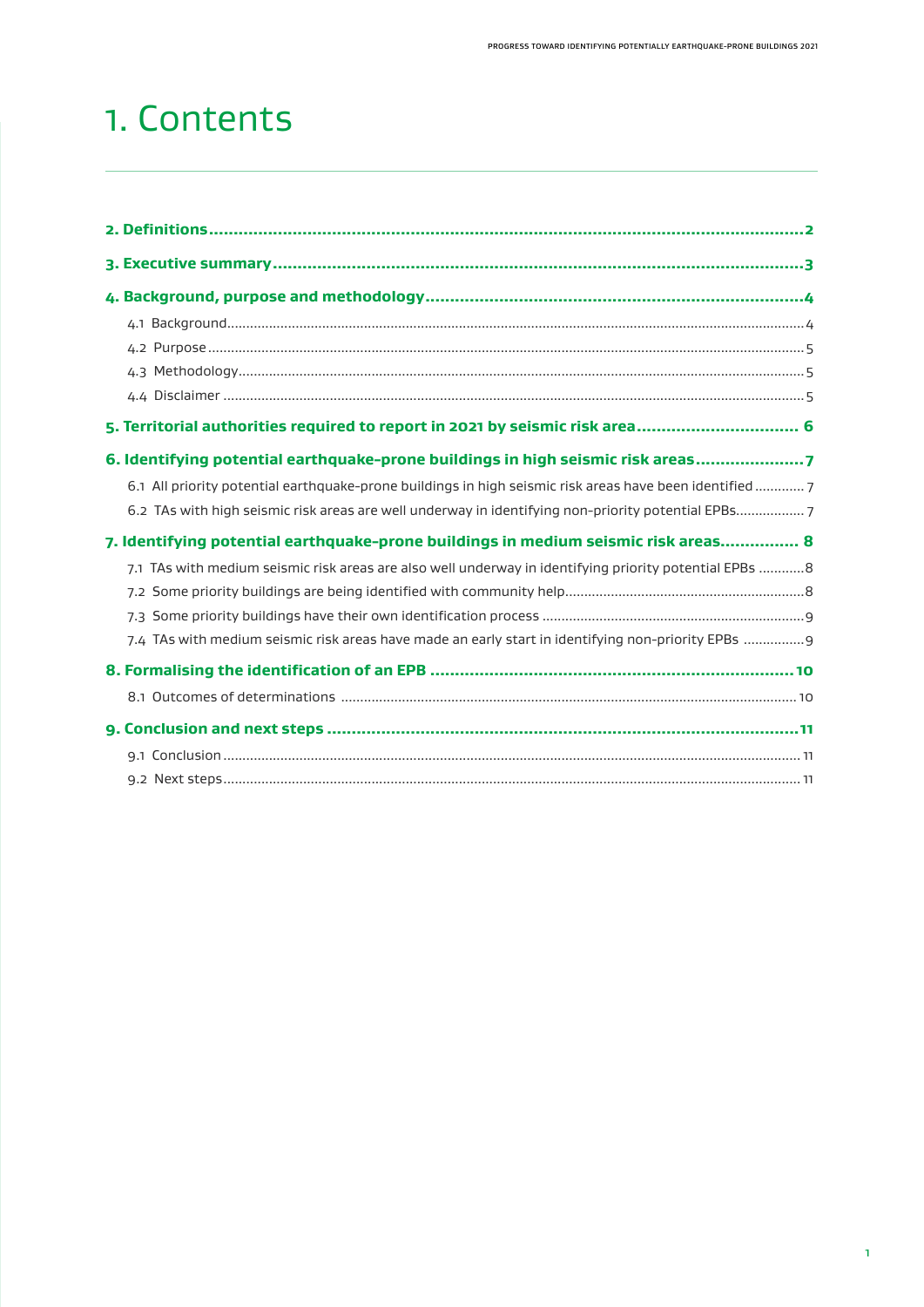## <span id="page-3-0"></span>2. Definitions

| <b>Term</b>                                           | <b>Definition</b>                                                                                                                                                                                                                                                                                                                  |
|-------------------------------------------------------|------------------------------------------------------------------------------------------------------------------------------------------------------------------------------------------------------------------------------------------------------------------------------------------------------------------------------------|
| <b>District</b>                                       | An area managed by a territorial authority (defined in section 7 of the<br>Building Act 2004)                                                                                                                                                                                                                                      |
| Earthquake-prone building<br>(EPB)                    | A building, or part of a building, is earthquake-prone if it will have its<br>ultimate capacity exceeded in a moderate earthquake, and if it were to<br>collapse, would do so in a way that is likely to cause injury or death to<br>persons in or near the building or on any other property, or damage to any<br>other property. |
| <b>Earthquake-Prone Building</b><br>(EPB) methodology | The document used by territorial authorities and engineers to identify,<br>assess and make decisions on potentially earthquake-prone buildings. It is<br>set by the Chief Executive of MBIE under the Building Act 2004.                                                                                                           |
| High seismic risk                                     | An area that has a Z factor (the seismic risk factor of an area determined in<br>accordance with Standard NZS 117.5:2004), that is $\geq 0.3$                                                                                                                                                                                      |
| Medium seismic risk                                   | An area that has Z factor that is $\geq 0.15$ and $\leq 0.3$                                                                                                                                                                                                                                                                       |
| Low seismic risk                                      | An area that has a Z factor that is $< 0.15$                                                                                                                                                                                                                                                                                       |
| <b>MBIE</b>                                           | Ministry of Business, Innovation and Employment                                                                                                                                                                                                                                                                                    |
| <b>Priority building</b>                              | Buildings in high and medium seismic risk area that are considered to<br>present a higher risk due to their construction, building type, use or location.                                                                                                                                                                          |
| <b>Territorial authority (TA)</b>                     | Territorial authority is defined under the Local Government Act 2002 as a city<br>or a district council                                                                                                                                                                                                                            |
| Unreinforced masonry (URM)                            | Concrete, stone or brick masonry that has no reinforcing steel                                                                                                                                                                                                                                                                     |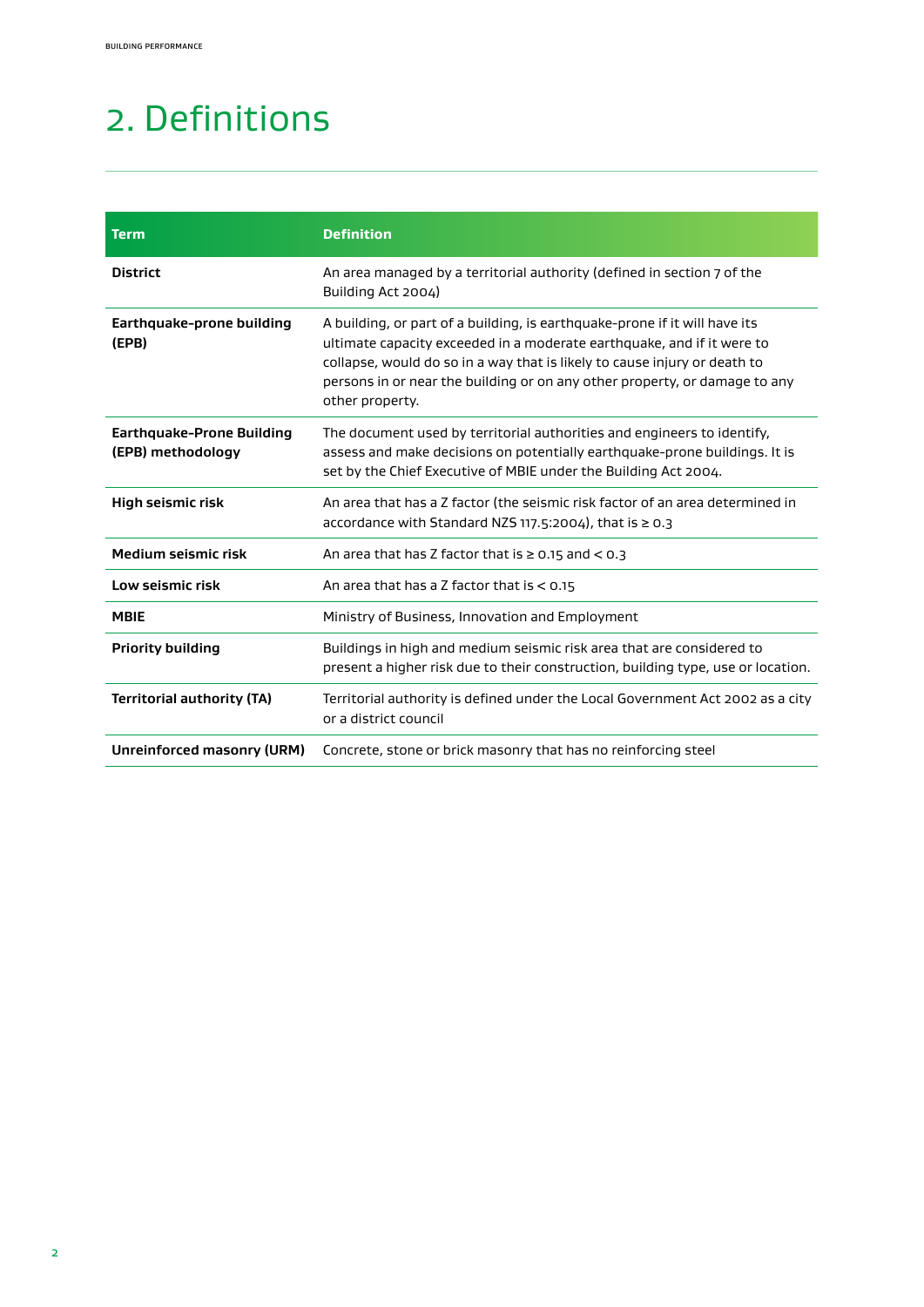## <span id="page-4-0"></span>3. Executive summary

TAs (Territorial Authorities) are required to report on their progress in identifying potential earthquake-prone buildings (EPBs). This was the fourth year TAs have reported on their progress to the Ministry of Business, Innovation and Employment (MBIE) since the national system for managing EPBs came into effect on 1 July 2017. Reporting began on 28 July 2021 and closed on 23 September, by which time all TAs had reported. The key conclusions of this report are:

### **All priority potential earthquake-prone buildings in high seismic risk areas have been identified**

All TAs with high seismic risk areas were required to identify priority potential EPBs by January 1, 2020. As reported last year, all priority potential EPBs in high seismic risk areas have now been identified.

### **TAs with high seismic risk areas are well underway in identifying non-priority potential EPBs**

The majority of TAs (89 per cent) have either completed identification of, or have started identifying, nonpriority potential EPBs in their high seismic risk area. So far, 2,396 buildings have been identified as being a non-priority potential EPB.

### **TAs with medium seismic risk areas are also well underway in identifying priority potential EPBs**

The majority of TAs (89 per cent) have either completed identification of, or have started identifying, priority potential EPBs in their medium seismic risk area. So far, 1,896 buildings have been identified as being a priority potential EPB.

### **TAs with medium seismic risk areas have made an early start in identifying nonpriority potential EPBs**

Although not required to complete identification of all non-priority potential EPBs until 1 July 2027, most TAs (84 per cent) are either well underway or have made a start. So far, 1,441 buildings have been identified as a nonpriority potential EPB.

### **The next progress report will be in 2022**

The next report will include progress from 38 TAs with high seismic risk areas in meeting the 1 July 2022 deadline for identifying all non-priority potential EPBs.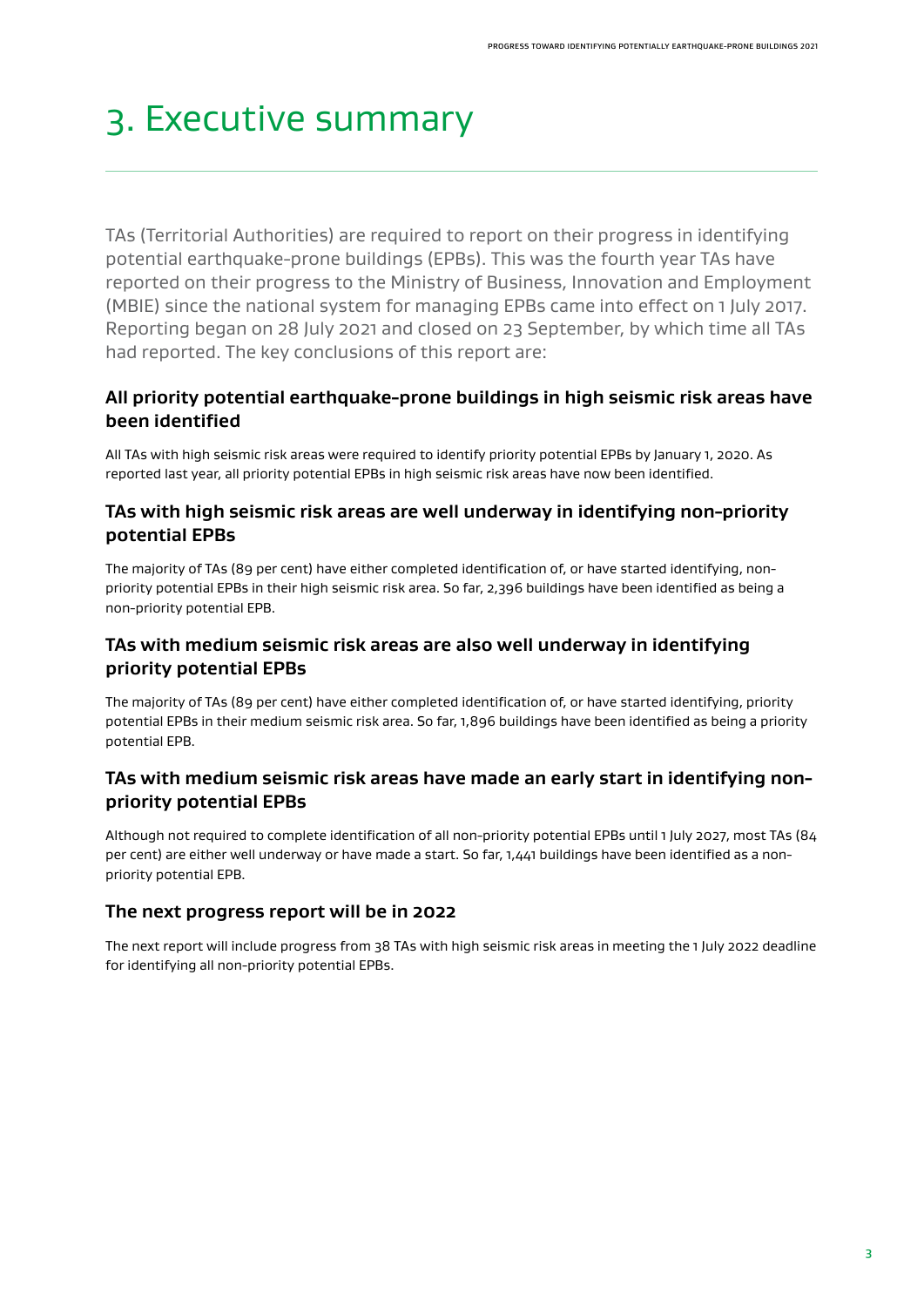## <span id="page-5-0"></span>4. Background, purpose and methodology

#### **4.1 BACKGROUND**

On 1 July 2017, a national system came into effect that introduced new provisions for managing earthquake-prone buildings (EPBs) in New Zealand. These provisions affect building owners, territorial authorities (TAs), engineers, building professionals and building users.

The Building (Earthquake-prone Buildings) Amendment Act 2016 introduced major changes to the way EPBs are identified and managed under the Building Act 2004. It uses knowledge learned from past earthquakes in New Zealand and overseas. The new national system for managing earthquakeprone buildings is consistent across the country and focuses on the most vulnerable buildings.

How the EPB system works:

- › TAs identify potential EPBs
- › Owners who are notified by their TA must obtain engineering assessments of the building carried out by suitably qualified engineers
- › TAs determine whether buildings are earthquakeprone, assign ratings, issue notices and publish information about the buildings in a public register
- › Owners are required to display notices on their building and to remediate their building.

The EPB system also divides New Zealand into three seismic risk areas – high, medium and low. Each has their own reporting schedule. TAs with high seismic risk areas are required to report every year until 2022, TAs with medium seismic areas are required to report every two years until 2027, and TAs with low seismic risk areas are required to report every three years until 2032.

They also all have their own timeframes for action as seen in Table 1 below. Additionally, priority buildings must be identified in a shorter timeframe than nonpriority buildings and owners are given a shorter time in which to carry out work on priority buildings.

| Seismic risk area | TAs must identify potential EPBs by: |             | <b>Owners of EPBs must carry out seismic work</b><br>within (time from issue of EPB notice): |          |
|-------------------|--------------------------------------|-------------|----------------------------------------------------------------------------------------------|----------|
|                   | Priority                             | Other       | Priority                                                                                     | Other    |
| High              | 1 January 2020                       | 1 July 2022 | 7.5 years                                                                                    | 15 years |
| Medium            | 1 July 2022                          | 1 July 2027 | 12.5 years                                                                                   | 25 years |
| Low               | N/A                                  | I July 2032 | N/A                                                                                          | 35 years |

#### *Table 1: Timeframes for action*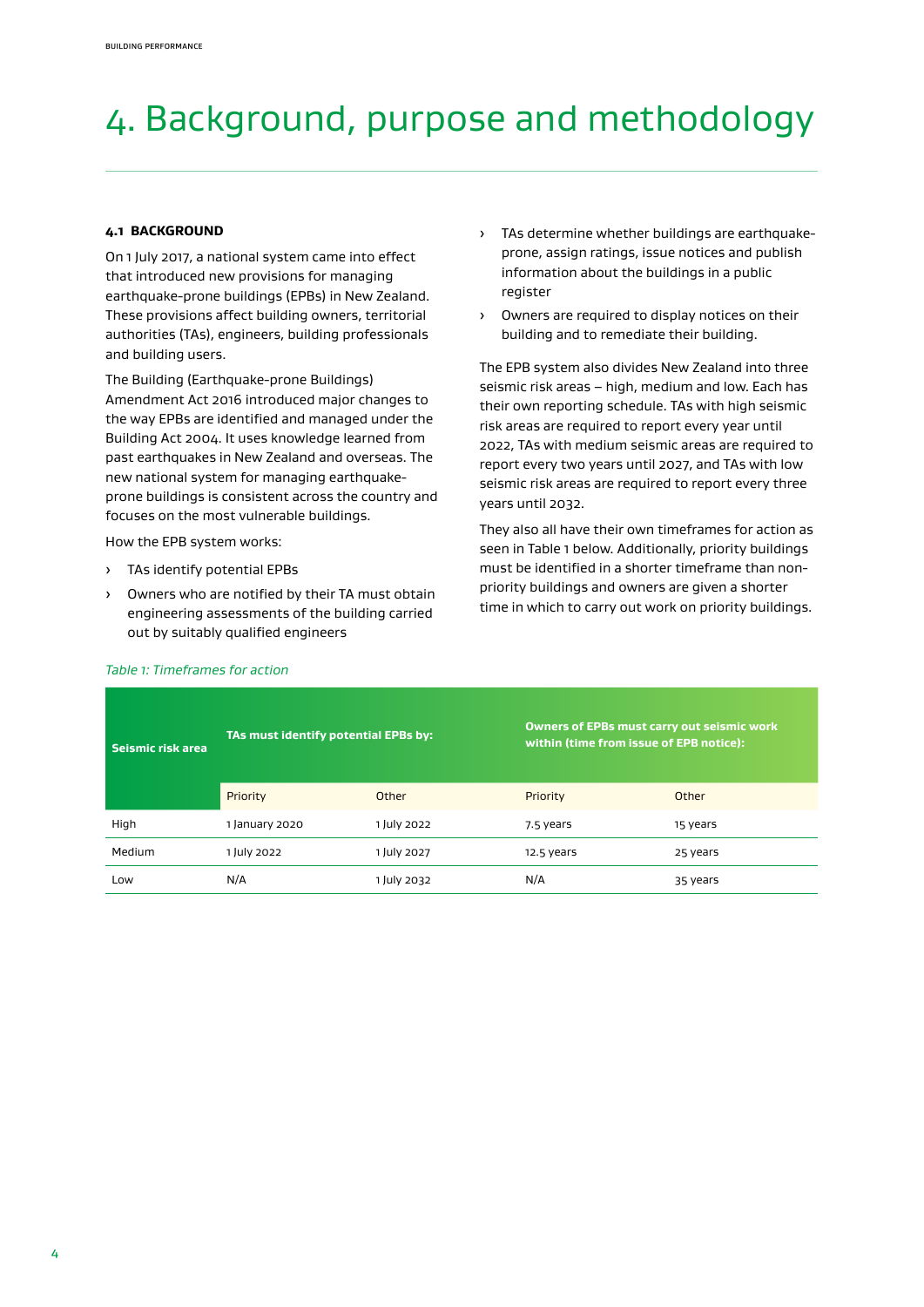#### <span id="page-6-0"></span>**4.2 PURPOSE**

This summary report informs all stakeholders about the progress that has been made by TAs (from the high and medium seismic risk areas) towards identifying potential EPBs in their districts during the period of **1 July 2020 to 30 June 2021**. It gives the Ministry of Business, Innovation and Employment (MBIE) an annual update and evidence in terms of:

- › how TAs have tracked in achieving their deadlines thus far
- › TAs' progress towards meeting future deadlines
- which TAs are not tracking as expected and may require support.

This report also provides New Zealanders with assurance that risks posed to public safety by existing buildings in the event of an earthquake are being identified and managed.

Progress at individual TA-level is not provided. TAs may choose to publish their progress but are not required to do so.

#### **4.3 METHODOLOGY**

On 28 July 2021, 62 TAs in New Zealand's high and medium seismic risk areas were asked to complete their 2021 reporting requirements. This was the fourth year that TAs have reported on their progress in identifying potential EPBs to MBIE since the national system for managing EPBs came into effect on 1 July 2017. They were originally given six weeks to complete the progress report, but this deadline was extended in response to the emergence of COVID-19 in New Zealand. Reporting closed on 23 September, by which time all TAs had reported.

Some TAs will be wholly one seismic risk area, but some are a mix of seismic risk areas and as such are required to report on each relevant area. Twenty-five TAs were in the high seismic risk area only, thirteen had a mix of high and medium seismic risk areas and twenty-four were only reporting on their medium seismic risk area.

They were asked to provide information on their progress from 1 July 2020 to 30 June 2021 on various topics such as:

- › whether they have completed their community consultations on Unreinforced Masonry (URM) buildings and EPBs on busy and strategic routes, respectively
- › their progress in identifying the priority potential EPBs in medium seismic risk areas
- › their progress in identifying the non-priority potential EPBs in high seismic risk areas
- › how many requests for engineering assessments have been sent.

#### **4.4 DISCLAIMER**

The findings in this report and MBIE's interpretation of the answers is based on information provided by TAs at the time of the submissions, as well as any follow-ups MBIE was able to do with Councils (where applicable).

As MBIE works with TAs regularly, site and training visits and discussions with TAs may update these answers. If this happens, these changes will be shown in the next progress report with revised figures and interpretations.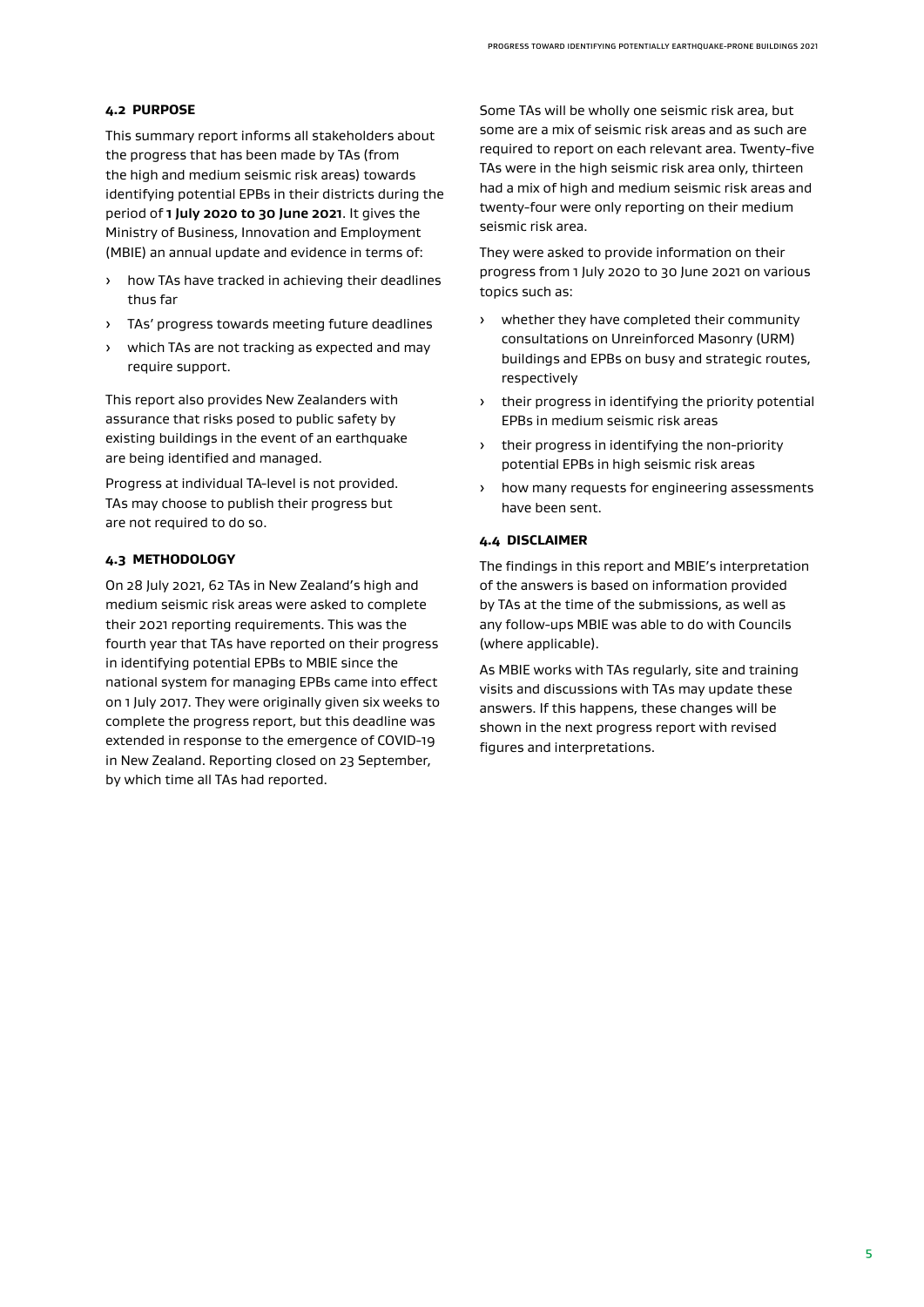## <span id="page-7-0"></span>5. Territorial authorities required to report in 2021 by seismic risk area

| <b>High</b>                             | <b>Medium/High</b>                          | Low/Medium/High <sup>1</sup>      | <b>Medium</b>                                    | Low/Medium <sup>2</sup>                      |
|-----------------------------------------|---------------------------------------------|-----------------------------------|--------------------------------------------------|----------------------------------------------|
| <b>Carterton District Council</b>       | <b>Ashburton District</b><br>Council        | Southland District<br>Council     | Central Otago District<br>Council                | Clutha District Council                      |
| Central Hawke's Bay District<br>Council | <b>Buller District Council</b>              | <b>Timaru District</b><br>Council | Hamilton City Council                            | Dunedin City Council                         |
| Christchurch City Council               | Mackenzie District<br>Council               | Waitaki District<br>Council       | Kawerau District Council                         | Gore District Council                        |
| Gisborne District Council               | Marlborough District<br>Council             |                                   | Matamata-Piako District<br>Council               | Hauraki District Council                     |
| <b>Grey District Council</b>            | Queenstown Lakes<br><b>District Council</b> |                                   | Nelson City Council                              | Invercargill City Council                    |
| Hastings District Council               | Rangitīkei District<br>Council              |                                   | New Plymouth District<br>Council                 | Ōtorohanga District<br>Council               |
| Horowhenua District<br>Council          | Ruapehu District<br>Council                 |                                   | Rotorua Lakes Council                            | Thames-Coromandel<br><b>District Council</b> |
| Hurunui District Council                | <b>Tasman District Council</b>              |                                   | South Taranaki District<br>Council               | <b>Waikato District Council</b>              |
| <b>Hutt City Council</b>                | Taupō District Council                      |                                   | South Waikato District<br>Council                | <b>Waimate District Council</b>              |
| Kaikōura District Council               | Whakatāne District<br>Council               |                                   | <b>Stratford District Council</b>                | <b>Waitomo District Council</b>              |
| Kāpiti Coast District Council           |                                             |                                   | Tauranga City Council                            |                                              |
| Manawatū District Council               |                                             |                                   | Waipā District Council                           |                                              |
| <b>Masterton District Council</b>       |                                             |                                   | Western Bay of Plenty<br><b>District Council</b> |                                              |
| Napier City Council                     |                                             |                                   | Whanganui District<br>Council                    |                                              |
| Öpötiki District Council                |                                             |                                   |                                                  |                                              |
| Palmerston North City<br>Council        |                                             |                                   |                                                  |                                              |
| Porirua City Council                    |                                             |                                   |                                                  |                                              |
| Selwyn District Council                 |                                             |                                   |                                                  |                                              |
| South Wairarapa District<br>Council     |                                             |                                   |                                                  |                                              |
| Tararua District Council                |                                             |                                   |                                                  |                                              |
| Upper Hutt City Council                 |                                             |                                   |                                                  |                                              |
| Waimakariri District Council            |                                             |                                   |                                                  |                                              |
| Wairoa District Council                 |                                             |                                   |                                                  |                                              |
| Wellington City Council                 |                                             |                                   |                                                  |                                              |
| <b>Westland District Council</b>        |                                             |                                   |                                                  |                                              |

<sup>1</sup> These TAs are only required to report on their Medium and High seismic risk areas this year.

<sup>2</sup> These TAs are only required to report on their Medium seismic risk area this year.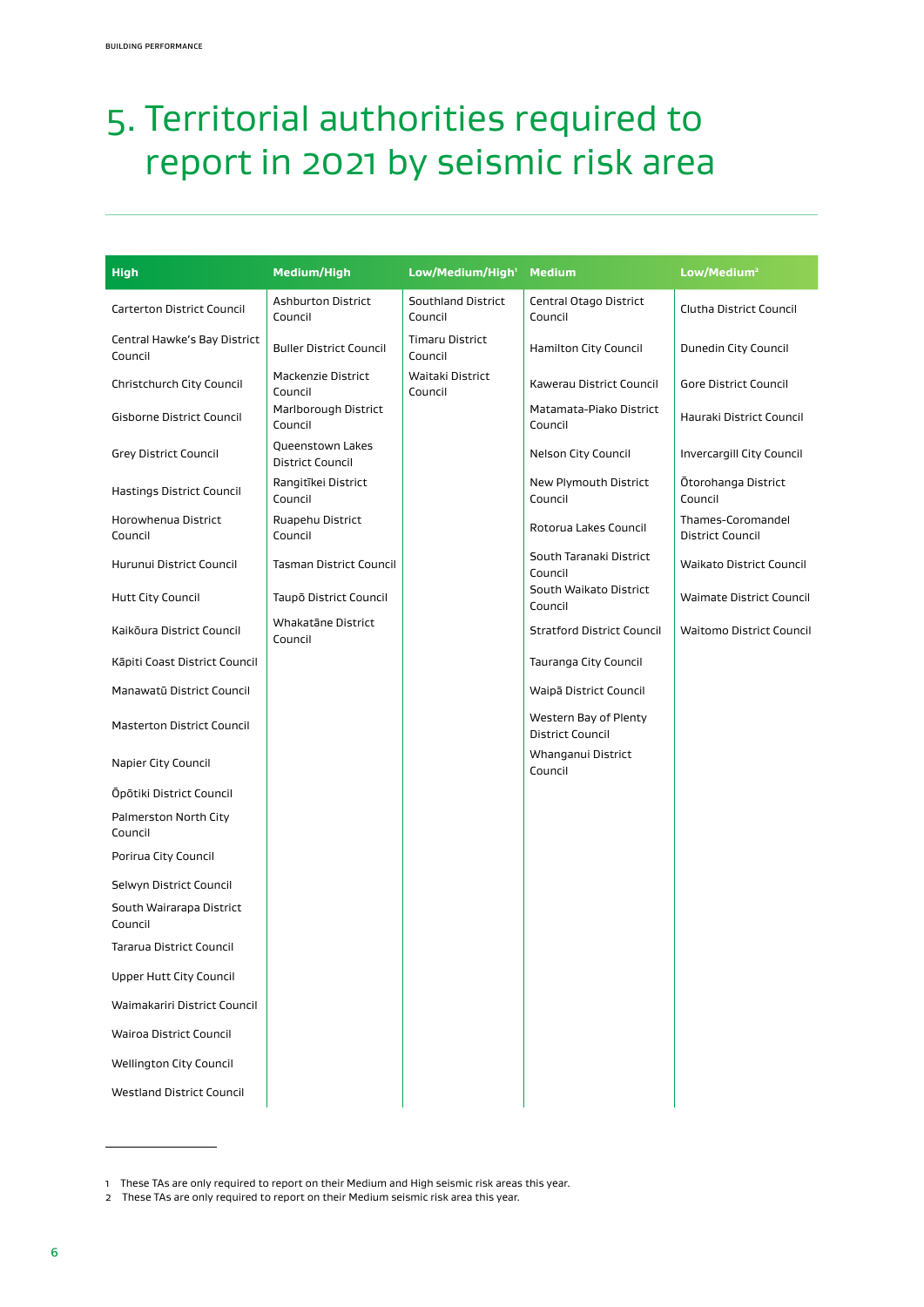### <span id="page-8-0"></span>6. Identifying potential earthquake-prone buildings in high seismic risk areas

#### **6.1 ALL PRIORITY POTENTIAL EARTHQUAKE-PRONE BUILDINGS IN HIGH SEISMIC RISK AREAS HAVE BEEN IDENTIFIED**

All TAs with high seismic risk areas were required to identify priority potential EPBs by 1 January 2020. As reported last year, all priority potential EPBs in high seismic risk areas have now been identified.

#### **6.2 TAS WITH HIGH SEISMIC RISK AREAS ARE WELL UNDERWAY IN IDENTIFYING NON-PRIORITY POTENTIAL EPBS**

All TAs with high seismic risk areas are required to identify non-priority potential EPBs by 1 July 2022. When asked where they were in the process, the majority (89 per cent) have either completed identification or are underway. So far, 2,396 buildings have been identified as being a non-priority potential EPB.

*Figure 1: Identification of non-priority potential EPBs progress in high seismic risk areas as at 30 June 2021*





Of those who had not yet completed, most were confident they would meet the deadline. Only three out of the nineteen TAs who had not yet completed were not confident they would meet the deadline or were uncertain if they would.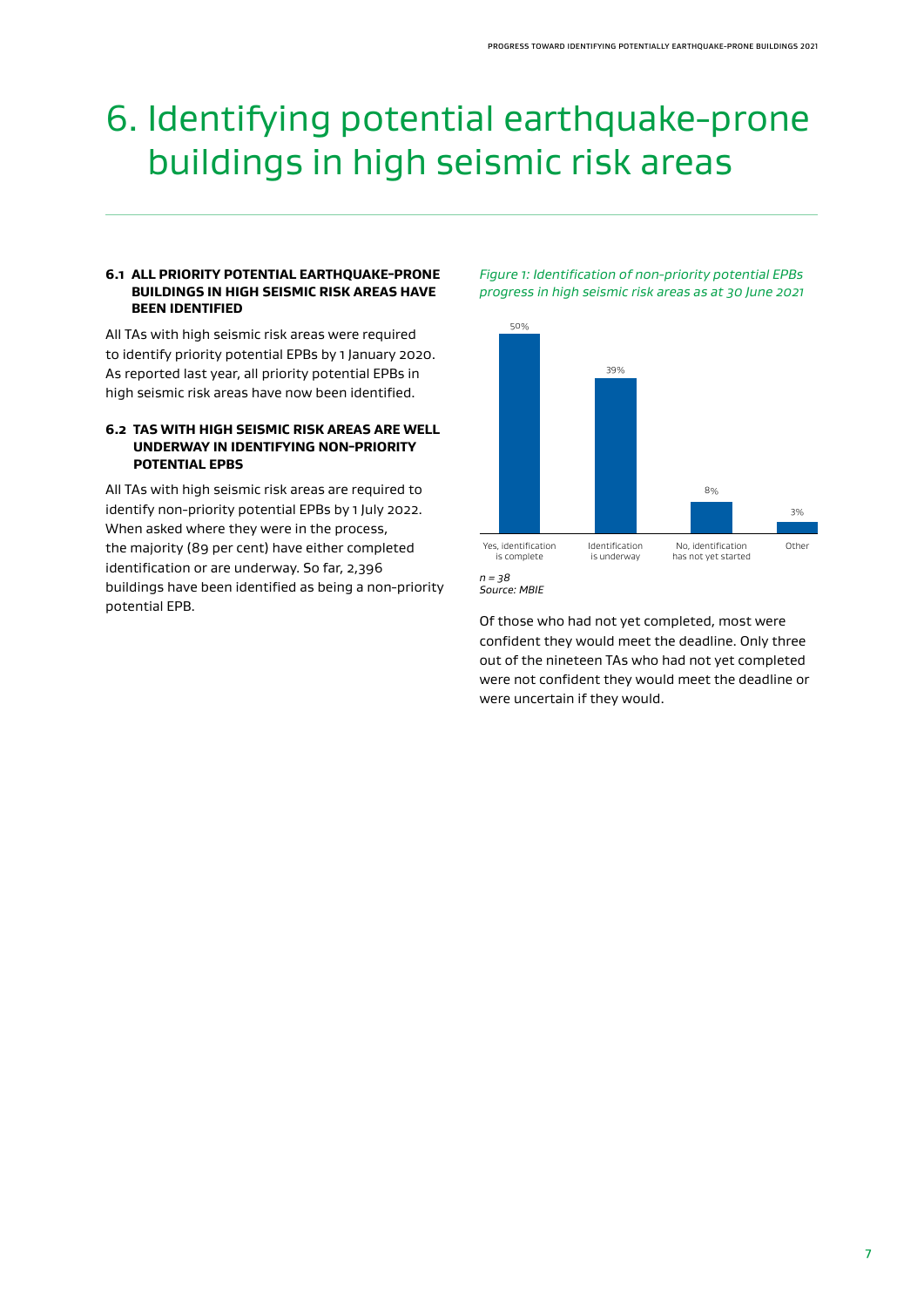## <span id="page-9-0"></span>7. Identifying potential earthquake-prone buildings in medium seismic risk areas

#### **7.1 TAS WITH MEDIUM SEISMIC RISK AREAS ARE ALSO WELL UNDERWAY IN IDENTIFYING PRIORITY POTENTIAL EPBS**

All TAs with medium seismic risk areas are required to identify priority potential EPBs by 1 July 2022. When asked where they were in the process, the majority have either completed identification or are underway. So far, 1,896 buildings have been identified as being a priority potential EPB.

*Figure 2: Identification of priority potential EPBs progress in medium seismic risk areas as at 30 June 2021*



*Source: MBIE*

Of those who had not yet completed, all were confident they would meet the deadline.

#### **7.2 SOME PRIORITY BUILDINGS ARE BEING IDENTIFIED WITH COMMUNITY HELP**

TAs that are in the high or medium seismic risk areas can use special consultative procedures (as per section 83 of the Local Government Act 2002), to work with the public in their districts to prioritise the identification and remediation of potential EPBs that:

- › are on routes that are busy due to higher vehicle and pedestrian use (known as 'busy routes') and;
- › include parts of URM buildings that could fall during an earthquake on these busy routes and hence warrant its prioritisation.

This year only those TAs with medium seismic risk areas were asked about their consultations as those with high seismic risk areas have previously mostly reported having either completed consultations or deemed them unnecessary (37 out of 38 TAs).

Twenty-seven of those TAs with medium seismic risk areas have previously reported having either completed consultations or deemed them unnecessary. Of the 10 who had not started as at 1 July 2020, the majority have now either completed or are partway through.

#### *Table 1: Status of special consultations as reported by TAs in 2021 in medium seismic risk areas*

| <b>URMs on</b><br>busy routes | <b>EPBs on</b><br>strategic routes |
|-------------------------------|------------------------------------|
| 4                             | З                                  |
| っ                             | $\mathcal{P}$                      |
| З                             |                                    |
|                               | ⊃                                  |
|                               |                                    |

*n = 10*

*Source: MBIE*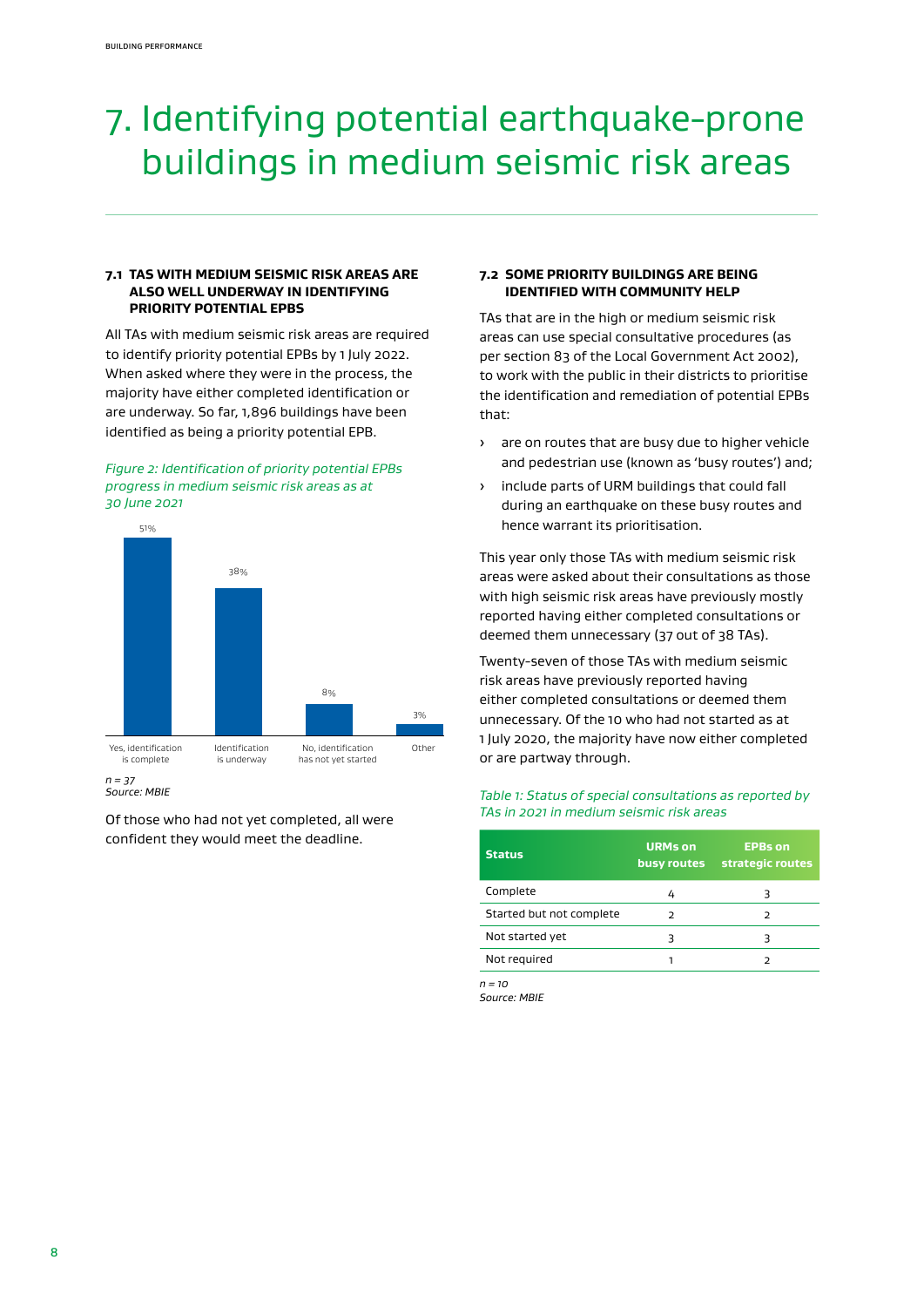<span id="page-10-0"></span>For the URMs on busy routes consultation, TAs may have indicated that it was not required as there was no reasonable prospect of any thoroughfares with high vehicle or pedestrian traffic usage onto which parts of a URM building could fall during an earthquake.

TAs had discretion on whether they ran a consultation on EPBs on strategic routes so a 'not required' response may indicate that they do not have any buildings that could impede a strategic route, or TAs are simply using the option not to consult.

#### **7.3 SOME PRIORITY BUILDINGS HAVE THEIR OWN IDENTIFICATION PROCESS**

Where a building is identified as a priority building and meets the definition for hospital building, emergency building or education building set out in section 133AE of the Building Act 2004, the TA must also identify whether the building is potentially earthquake-prone using the EPB methodology. TAs were asked to report on whether they had completed the identification of these types of buildings. The majority of TAs reported that they had completed this work or that it was not applicable for their TA.

#### *Table 2: Priority building status as at 30 June 2021*

| Type      | <b>Status</b>              | <b>Number</b> |
|-----------|----------------------------|---------------|
| Hospital  | Identification<br>complete | 20            |
|           | Identification<br>not yet  |               |
|           | complete                   | 7             |
|           | Not applicable             | 10            |
| Emergency | Identification<br>complete | 22            |
|           | Identification<br>not yet  |               |
|           | complete                   | 10            |
|           | Not applicable             | 5             |
| Education | Identification<br>complete | 20            |
|           |                            |               |
|           | Identification<br>not yet  |               |
|           | complete                   | 12            |
|           | Not applicable             | 5             |

*Source: MBIE*

#### **7.4 TAS WITH MEDIUM SEISMIC RISK AREAS HAVE MADE AN EARLY START IN IDENTIFYING NON-PRIORITY EPBS**

TAs with medium seismic risk areas are not required to have identified all non-priority potential EPBs until 1 July 2027. The majority (84 per cent) are either well underway or have made a start. So far, 1,441 buildings have been identified as a non-priority potential EPB.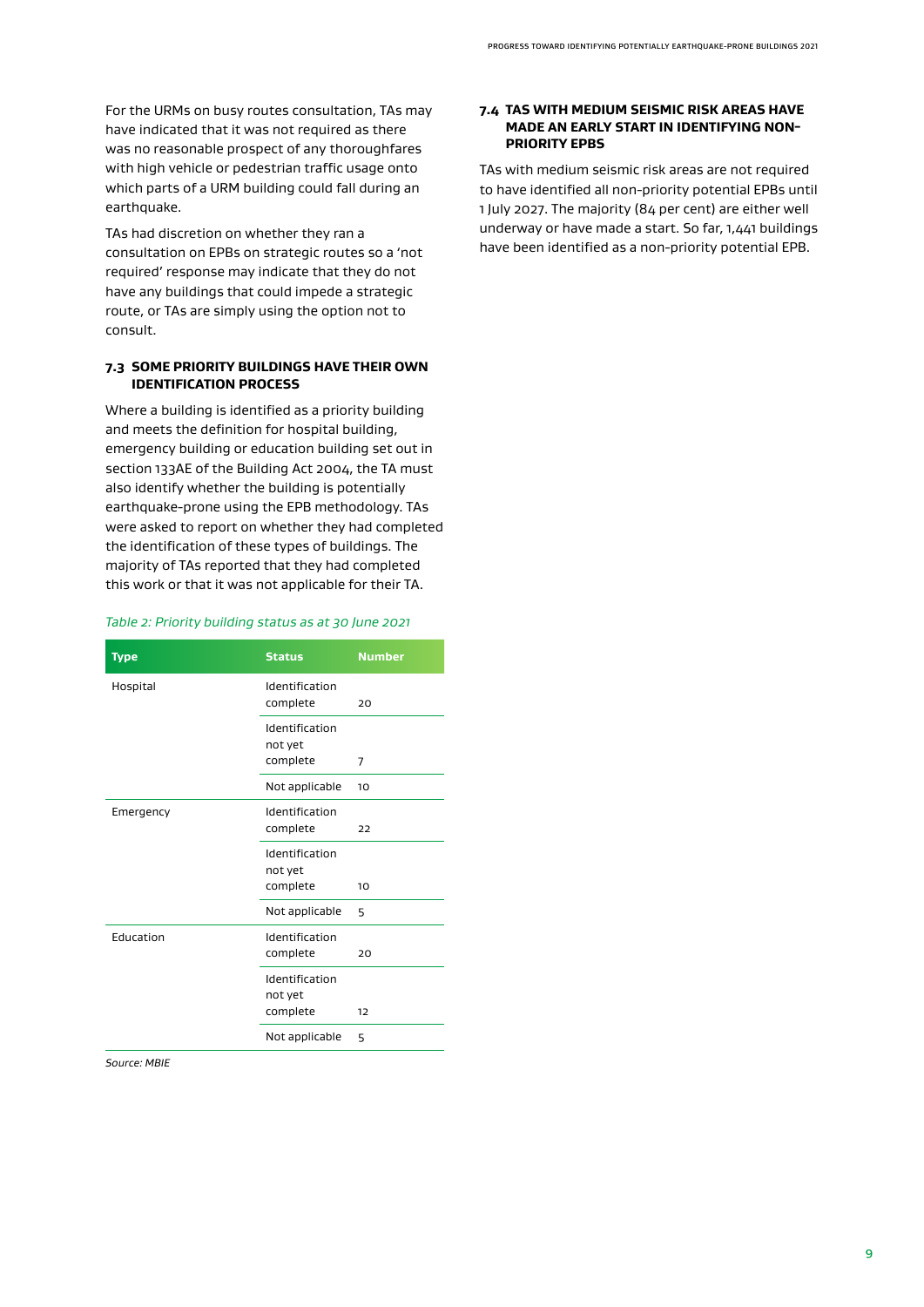## <span id="page-11-0"></span>8. Formalising the identification of an EPB

Identification of potential EPBs is formalised when the TA sends a letter to the building owner to notify them that their building is potentially earthquake prone

Building owners are required to contact an engineer (with the relevant skills and experience) to obtain an engineering assessment and provide this assessment to their TA within 12 months (along with any other information), or request an extension of up to 12 months, after being notified that their building is potentially earthquake prone.

TAs were asked how many letters have been sent to owners requesting an engineering assessment on potential EPBs as at 30 June 2021. Table 3 below shows the number of letters sent by the priority level of the building.

#### *Table 3: Number of letters sent to potential EPB owners as at 30 June 2021*

| <b>Priority level</b> | <b>Number</b> |
|-----------------------|---------------|
| Priority              | 1,865         |
| Non-priority          | 2,281         |

*Source: MBIE*

#### **8.1 OUTCOMES OF DETERMINATIONS**

Once owners have been notified by their TA that their building may be earthquake-prone, they must obtain an engineering assessment of the building carried out by a suitably qualified engineer. Once this information is provided to the TA, the TA makes a determination as to whether the building is earthquake prone. The outcomes of these determinations are shown in table 4 below.

#### *Table 4: Total number of priority and non-priority potential EPBs where the TA has made a determination as at 30 June 2021*

| <b>Outcome of determination</b>           | <b>Number</b> |
|-------------------------------------------|---------------|
| Priority buildings determined EPB         | 826           |
| Priority buildings determined not EPB     | 1,130         |
| Non-priority buildings determined EPB     | 910           |
| Non-priority buildings determined not EPB | 3,791         |

*Source: MBIE*